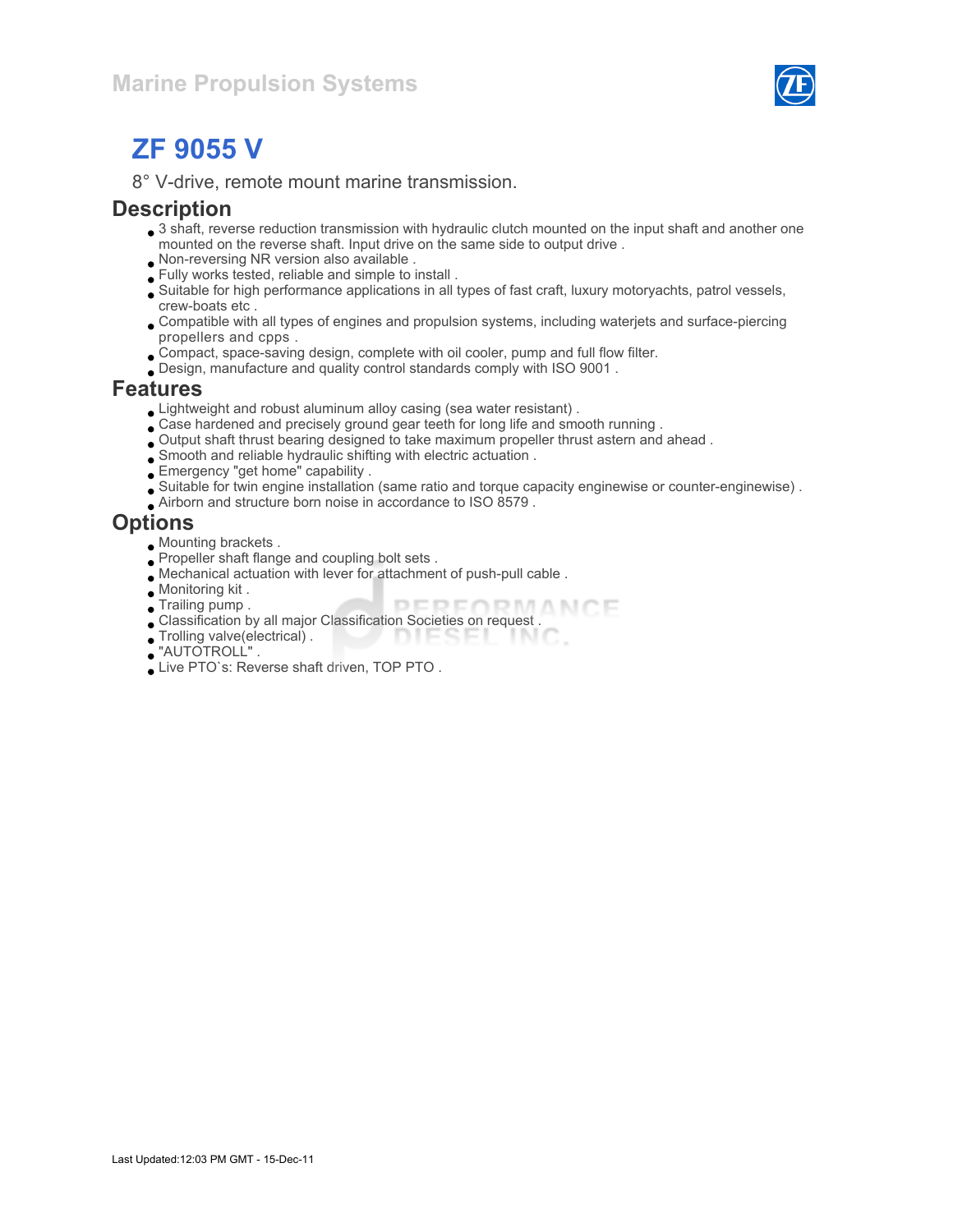

## Pleasure Duty

| <b>RATIOS</b>                                                              | MAX. TORQUE POWER/RPM<br><b>INPUT POWER CAPACITY</b> |                                                           |           |    |    |          |    |          |          |    | MAX.       |
|----------------------------------------------------------------------------|------------------------------------------------------|-----------------------------------------------------------|-----------|----|----|----------|----|----------|----------|----|------------|
|                                                                            | Nm                                                   | ftlb                                                      | <b>kW</b> | hp | kW | hp       | kW | hp       | kW       | hp | <b>RPM</b> |
|                                                                            |                                                      |                                                           |           |    |    | 1800 rpm |    | 2000 rpm | 2100 rpm |    |            |
| $\boxed{\blacksquare}$ 1.750*, 1.967, 2.259*, 2.462,<br>$ 2.750^* , 2.958$ | 16803                                                | 12393 1.7595 2.3595 3167 4247 3519 4719 3695 4955 2300    |           |    |    |          |    |          |          |    |            |
| $\vert$   3.208*                                                           | 15825                                                | 11672 1.6571 2.2222 2983 4000 3314 4444 3480 4667         |           |    |    |          |    |          |          |    | 2300       |
| $\boxed{\blacksquare}$ 3.462*                                              | 15121                                                | 11153  1.5834  2.1233  2850  3822  3167  4247  3325  4459 |           |    |    |          |    |          |          |    | 2300       |

\* Special Order Ratio.

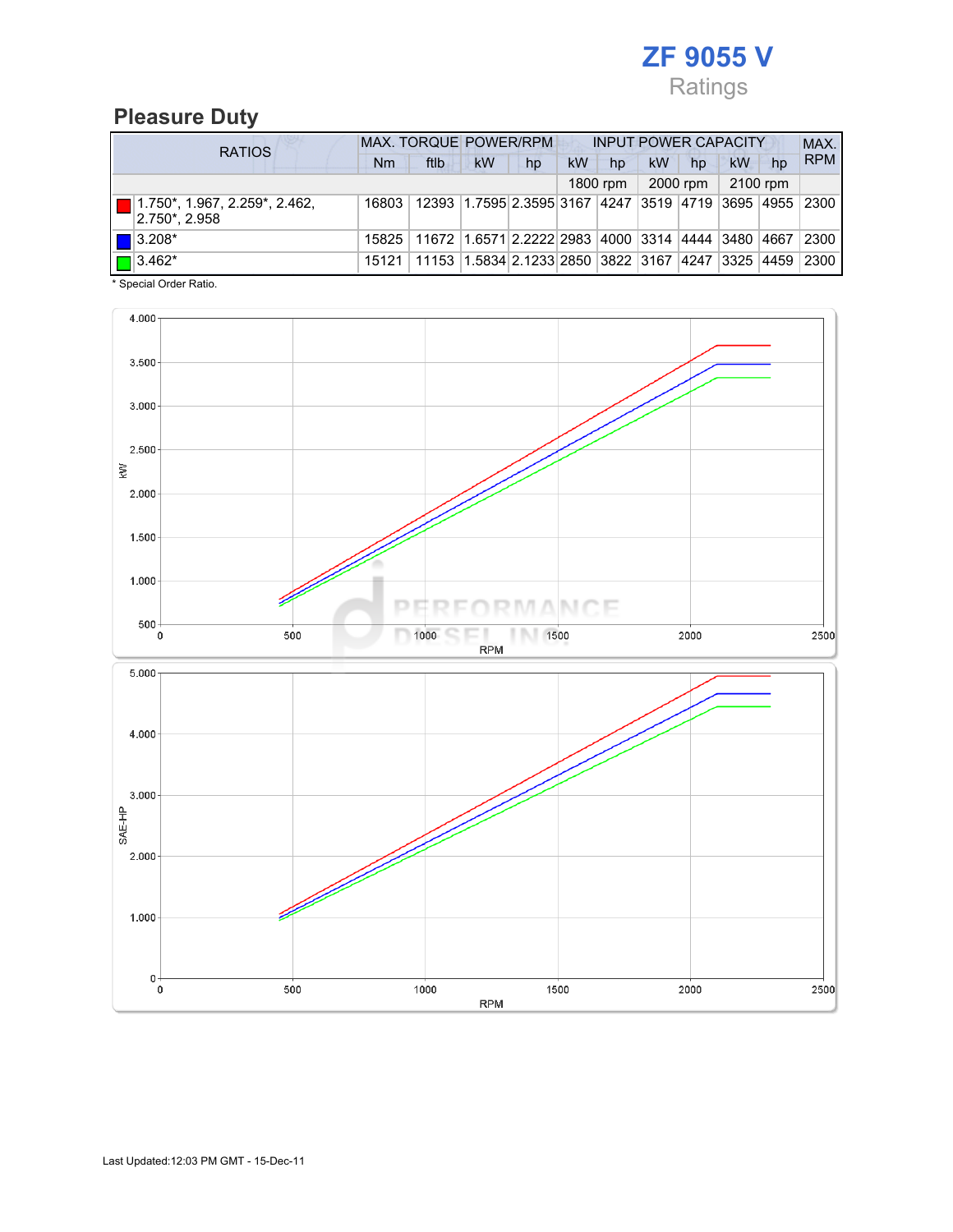

## Light Duty

| <b>RATIOS</b>                                                              | <b>MAX. TORQUE POWER/RPM</b><br><b>INPUT POWER CAPACITY</b> |                                                                                  |           |                                                        |    |          |    |          |          |    | MAX.       |
|----------------------------------------------------------------------------|-------------------------------------------------------------|----------------------------------------------------------------------------------|-----------|--------------------------------------------------------|----|----------|----|----------|----------|----|------------|
|                                                                            | Nm                                                          | ftlb                                                                             | <b>kW</b> | hp                                                     | kW | hp       | kW | hp       | kW       | hp | <b>RPM</b> |
|                                                                            |                                                             |                                                                                  |           |                                                        |    | 1800 rpm |    | 2000 rpm | 2100 rpm |    |            |
| $\boxed{\blacksquare}$ 1.750*, 1.967, 2.259*, 2.462,<br>$ 2.750^* , 2.958$ | 16599                                                       | 12243  1.7381  2.3309  3129  4196  3476  4662  3650  4895   2300                 |           |                                                        |    |          |    |          |          |    |            |
| $\blacksquare$ 3.208*                                                      |                                                             | 15644   11538   1.6381   2.1967   2949   3954   3276   4393   3440   4613   2300 |           |                                                        |    |          |    |          |          |    |            |
| $\Box$ 3.462*<br>$\cdots$                                                  | 14948                                                       |                                                                                  |           | 11025 1.5652 2.0990 2817 3778 3130 4198 3287 4408 2300 |    |          |    |          |          |    |            |

\* Special Order Ratio.

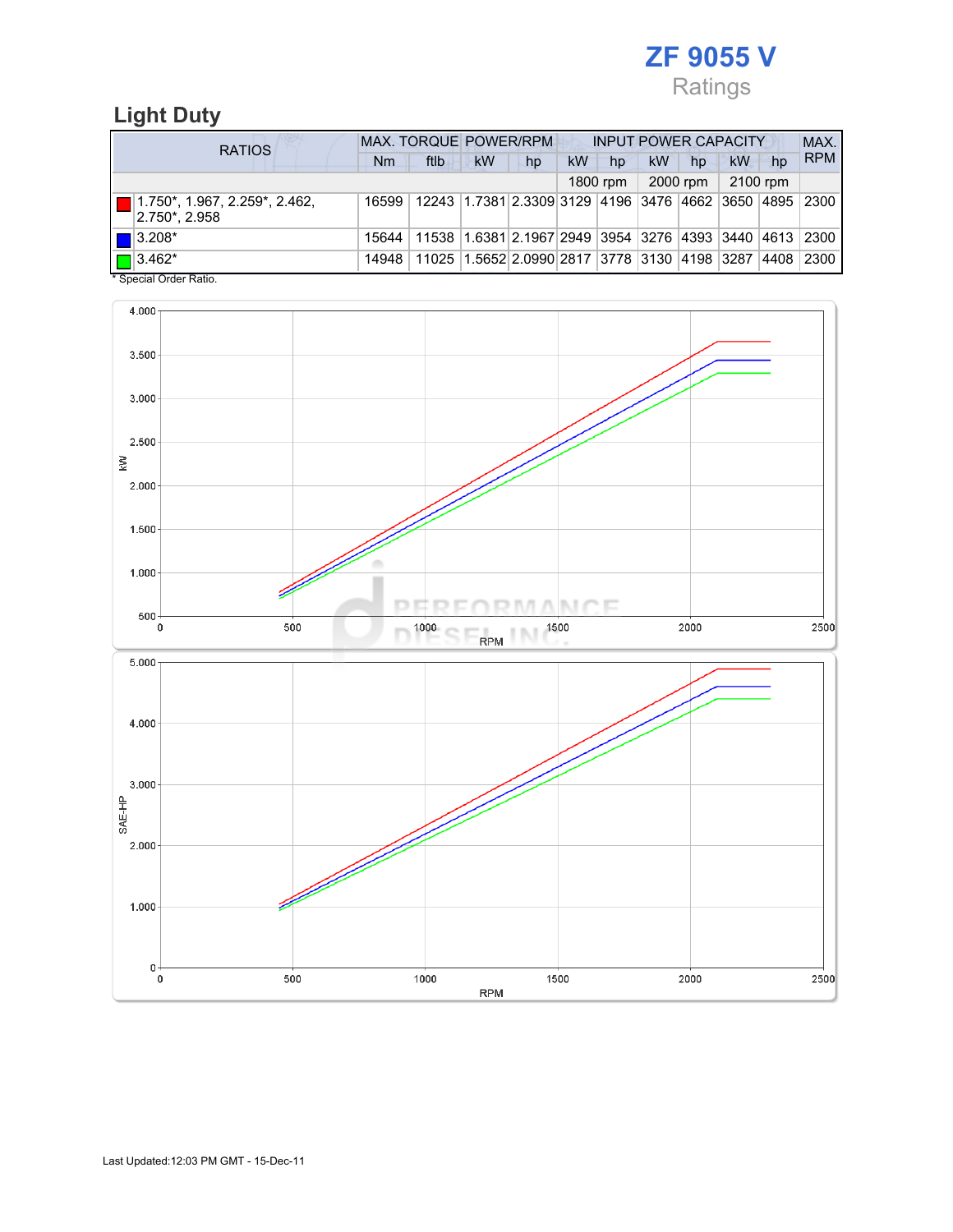

## Medium Duty

| <b>RATIOS</b>                                                       | <b>MAX. TORQUE POWER/RPM</b><br><b>INPUT POWER CAPACITY</b> |                                                        |                                                        |                                                  |    |          |           |          |    |          | MAX.       |
|---------------------------------------------------------------------|-------------------------------------------------------------|--------------------------------------------------------|--------------------------------------------------------|--------------------------------------------------|----|----------|-----------|----------|----|----------|------------|
|                                                                     | Nm                                                          | ftlb                                                   | <b>kW</b>                                              | hp                                               | kW | hp       | <b>kW</b> | hp       | kW | hp       | <b>RPM</b> |
|                                                                     |                                                             |                                                        |                                                        |                                                  |    | 1600 rpm |           | 1800 rpm |    | 2000 rpm |            |
| $1.750^*$ , 1.967, 2.259 <sup>*</sup> , 2.462,<br>$ 2.750^* 2.958 $ | 15519                                                       | 11446 1.6250 2.1792 2600 3487 2925 3923 3250 4358 2300 |                                                        |                                                  |    |          |           |          |    |          |            |
| $\blacksquare$ 3.208*                                               | 14134                                                       |                                                        | 10425 1.4800 1.9847 2368 3176 2664 3572 2960 3969 2300 |                                                  |    |          |           |          |    |          |            |
| $\sqrt{2}$   3.462*                                                 | 13227                                                       | 9756                                                   |                                                        | 1.3850 1.8574 2216 2972 2493 3343 2770 3715 2300 |    |          |           |          |    |          |            |

\* Special Order Ratio.

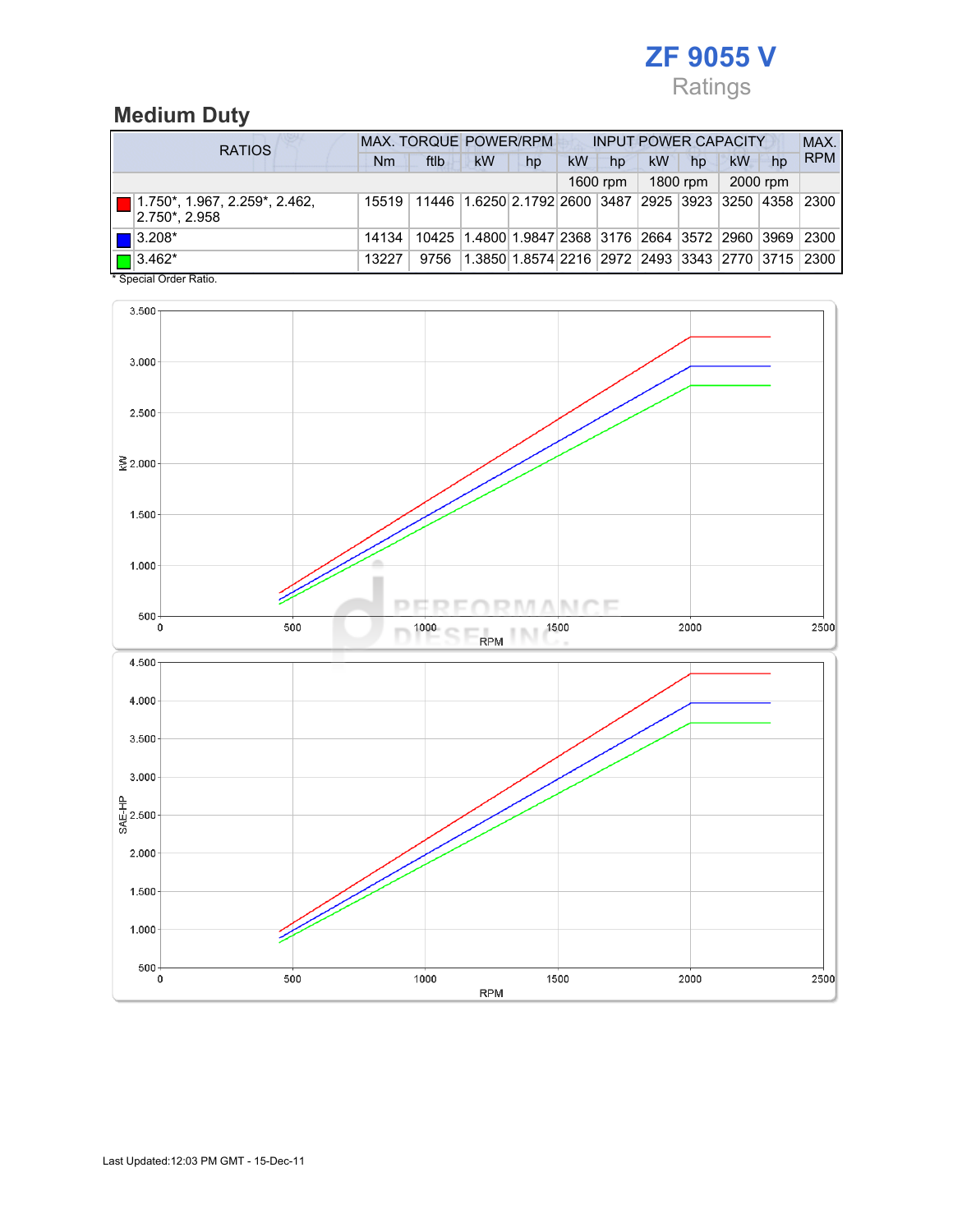## ZF 9055 V **Dimensions**



| Angle          |  | B <sub>1</sub> | B2 | H1 | H2 |            |                            |  |                                                                                                                |  |  |  |
|----------------|--|----------------|----|----|----|------------|----------------------------|--|----------------------------------------------------------------------------------------------------------------|--|--|--|
| 8.0            |  |                |    |    |    |            |                            |  | 475 (18.7) 545 (21.5) 545 (21.5) 340 (13.4) 858 (33.8) 533 (21.0) 615 (24.2) 332 (13.1) 76.0 (3.00) 157 (6.18) |  |  |  |
| Weight kg (lb) |  |                |    |    |    |            | Oil Capacity Litre (US qt) |  |                                                                                                                |  |  |  |
| 1,400 (3,080)  |  |                |    |    |    | 80.0(84.8) |                            |  |                                                                                                                |  |  |  |

#### **Output Coupling Dimensions NO NA** ìE л

ò ×

|    |               |                 |       |  |                   |  |                                                         |     | <b>Bolt Holes</b> |      |  |  |
|----|---------------|-----------------|-------|--|-------------------|--|---------------------------------------------------------|-----|-------------------|------|--|--|
|    |               |                 |       |  |                   |  |                                                         | No. | Diameter (E)      |      |  |  |
| mm | $\mathsf{In}$ | mm <sub>l</sub> | in mm |  | $\ln$ $\text{mm}$ |  |                                                         |     | mm                |      |  |  |
|    |               |                 |       |  |                   |  | 350   13.8   310   12.2   220   8.66   35.0   1.38   18 |     | 24.2              | 0.95 |  |  |